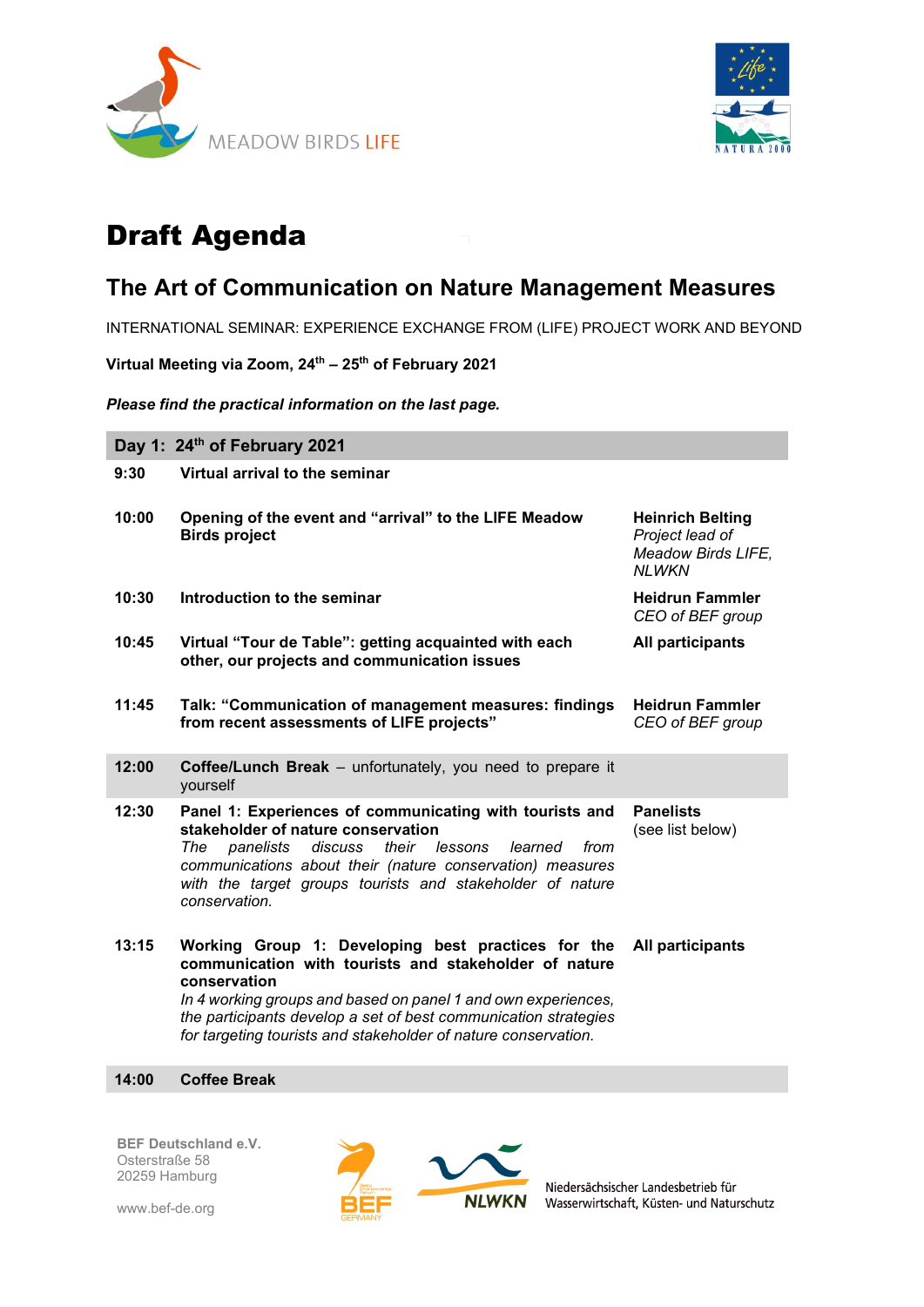All participants

#### 14:15 Conclusions of Working Groups 1

Representatives of the working groups present the findings.

#### 14:30 Feedback to the Communication Guide

moderated inquiry among participants and discussion

For the English version of the Communication guide follow this link: https://tinyurl.com/communicationguideEN

For the German version follow this link: https://tinyurl.com/KommunikationDE

#### 15:30 End of Day 1

#### Day 2: 25th of February 2021

| 9:00  | Panel 2: Experiences of communicating with local<br>inhabitants and farmers, landowners and foresters<br>discuss<br>their<br>The<br>panelists<br>lessons<br>learned<br>from<br>communications about their (nature conservation) measures<br>with the target groups local inhabitants, farmers, landowners<br>and foresters.             | <b>Panelists</b><br>(see list below) |
|-------|-----------------------------------------------------------------------------------------------------------------------------------------------------------------------------------------------------------------------------------------------------------------------------------------------------------------------------------------|--------------------------------------|
| 9:45  | Working Group 2: Developing best practices for the<br>communication with local inhabitants, farmers, landowners<br>and foresters<br>In 4 working groups and based on panel 2 and own experiences,<br>the participants develop a set of best communication strategies<br>targeting local inhabitants, farmers, landowners and foresters. | All participants                     |
| 10:30 | <b>Coffee Break</b>                                                                                                                                                                                                                                                                                                                     |                                      |
| 10:45 | Panel 3: Experiences of communicating with journalists,<br>classical and social media<br>The<br>panelists<br>discuss<br>their<br>lessons<br>learned<br>from<br>communications about their (nature conservation) measures<br>with the target groups journalists, classical and social media.                                             | <b>Panelists</b><br>(see list below) |
| 11:30 | Working Group 3: Developing best practices for the<br>communication with journalists, classical and social media<br>In 4 working groups and based on panel 3 and own experiences,<br>the participants develop a set of best communication strategies<br>for targeting journalists, classical and social media.                          | <b>All participants</b>              |
| 12:15 | <b>Lunch Break</b>                                                                                                                                                                                                                                                                                                                      |                                      |
| 12:45 | <b>Conclusions of Working Groups 2 and 3</b><br>Representatives of the working groups present the findings.                                                                                                                                                                                                                             |                                      |
| 13:15 | <b>Plenary Discussion: Conclusions of the Seminar</b><br>Best practices and main action-needs for future communication<br>on nature conservation measures                                                                                                                                                                               | All participants                     |
| 14:30 | <b>End of the Seminar</b>                                                                                                                                                                                                                                                                                                               |                                      |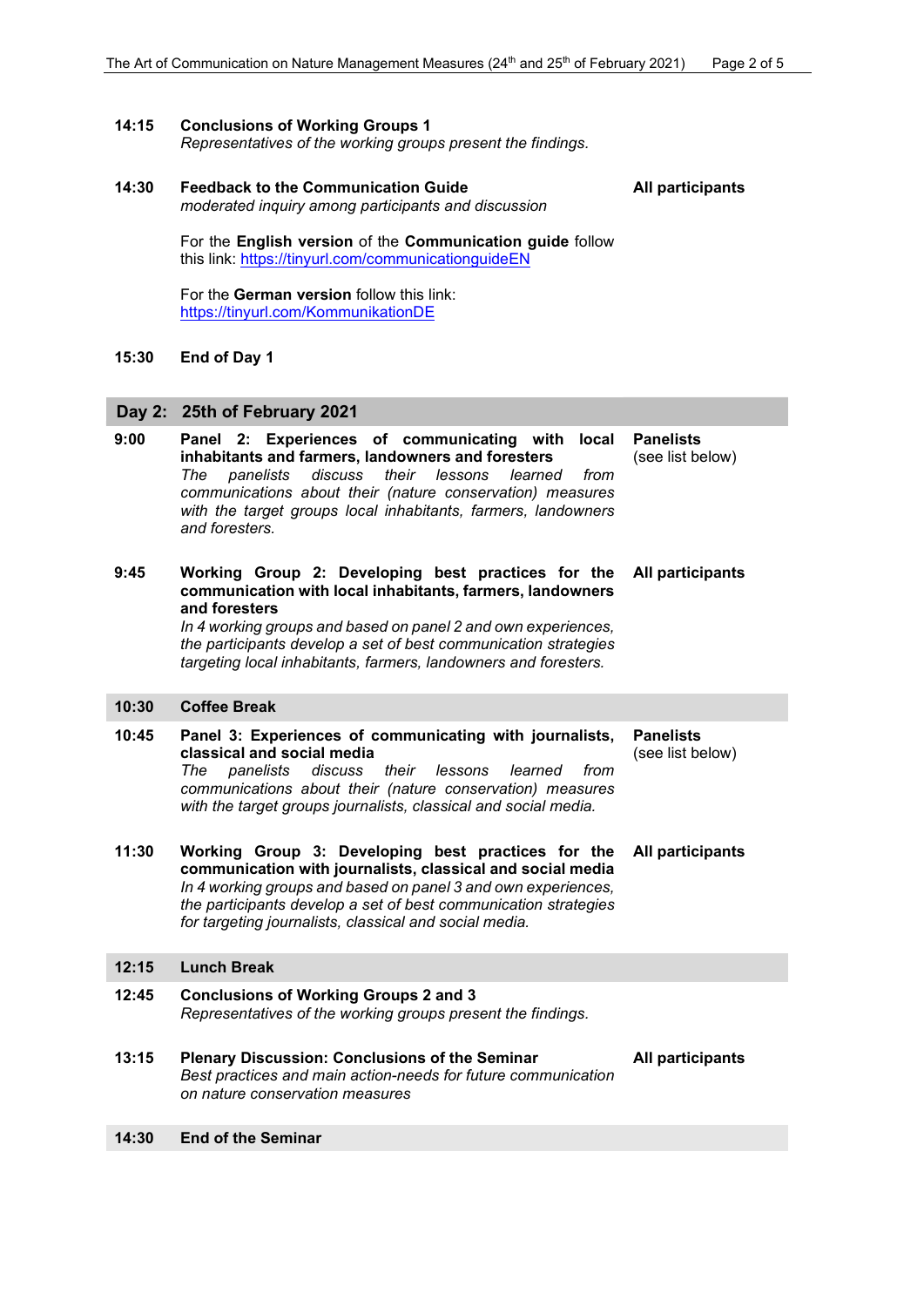#### Invited panelists

| Panel 1:<br>Experiences of communicating with tourists and stakeholder of nature conservation |                                                                                                                                                        |                      |                  |  |  |  |  |
|-----------------------------------------------------------------------------------------------|--------------------------------------------------------------------------------------------------------------------------------------------------------|----------------------|------------------|--|--|--|--|
| Project Name (LIFE #)                                                                         | <b>Mission</b>                                                                                                                                         | <b>Panelist</b>      | <b>Confirmed</b> |  |  |  |  |
| <b>LIFE Green-Go!</b><br>Carpathians - Green-Go!<br>(LIFE16 GIE/PL/000648)                    | Local initiatives for deployment of green<br>infrastructure within Natura 2000 sites in<br>the Carpathians                                             | Piotr<br>Mikołajczyk | yes              |  |  |  |  |
| <b>LIFE Habitats Calanques</b><br>(LIFE16NAT/FR/000593                                        | Integrated management in Mediterranean<br>on remarkable coastal habitats suburban<br>of Calanques related to southern Europe                           | Cynthia<br>Llas      | yes              |  |  |  |  |
| <b>LIFE Pays Mosan</b><br>(LIFE NAT/BE/001067)                                                | Restoration of a mosaic of several<br>threatened pastoral habitats and species<br>habitats within the basin of the Meuse<br>River and its tributaries. | André<br>Hassink     | tbc              |  |  |  |  |
| <b>LIFE Biodiscoveries</b><br>(LIFE13 BIO/PT/000386)                                          | Creation of local protected area that<br>ensures the preservation of the woods of<br>Machada and the control of invasive<br>species                    | Mário<br>Carmo       | tbc              |  |  |  |  |
| Panel 2:                                                                                      |                                                                                                                                                        |                      |                  |  |  |  |  |

| Experiences of communicating with local inhabitants and farmers, landowners, foresters |                                                                                                              |                 |                  |  |  |  |  |
|----------------------------------------------------------------------------------------|--------------------------------------------------------------------------------------------------------------|-----------------|------------------|--|--|--|--|
| Project Name (LIFE #)                                                                  | <b>Mission</b>                                                                                               | <b>Panelist</b> | <b>Confirmed</b> |  |  |  |  |
| <b>LIFE GOOD STREAM</b><br>(LIFE14/ENV/SE000047)                                       | Contribution to development of an<br>ecologically efficient and financially<br>sound agricultural production | John<br>Strand  | yes              |  |  |  |  |
| <b>LIFE WOLFALPS</b><br>(LIFE12 NAT/IT/000807)                                         | Implementation and coordination of wolf<br>conservation actions in Alps ecosystems                           | Irene<br>Borgna | tbc              |  |  |  |  |
|                                                                                        | <b>N.N.</b>                                                                                                  |                 |                  |  |  |  |  |

N.N.

| Panel 3:<br>Experiences of communicating with journalists, classical and social media |                                                                                                                                                               |                       |                  |  |  |  |  |
|---------------------------------------------------------------------------------------|---------------------------------------------------------------------------------------------------------------------------------------------------------------|-----------------------|------------------|--|--|--|--|
| Project Name (LIFE #)                                                                 | <b>Mission</b>                                                                                                                                                | <b>Panelist</b>       | <b>Confirmed</b> |  |  |  |  |
| <b>LIFE Natra Themis</b><br>(LIFE14 GIE/GR/000026)                                    | Awareness raising that environmental<br>crime is a separate law field, targeting<br>organizations and citizens                                                | Michalis<br>Probonas  | yes              |  |  |  |  |
| LIFE+ Guguy<br>(LIFE12 NAT/ES/286)                                                    | Protecting the habitats present in the<br>ridges of the "Macizo de Guguy" to<br>guarantee the survival of valuable and<br>threatened species and environments | Francisco<br>Gonzales | yes              |  |  |  |  |
|                                                                                       | <b>N.N.</b>                                                                                                                                                   |                       |                  |  |  |  |  |
|                                                                                       | <b>N.N.</b>                                                                                                                                                   |                       |                  |  |  |  |  |